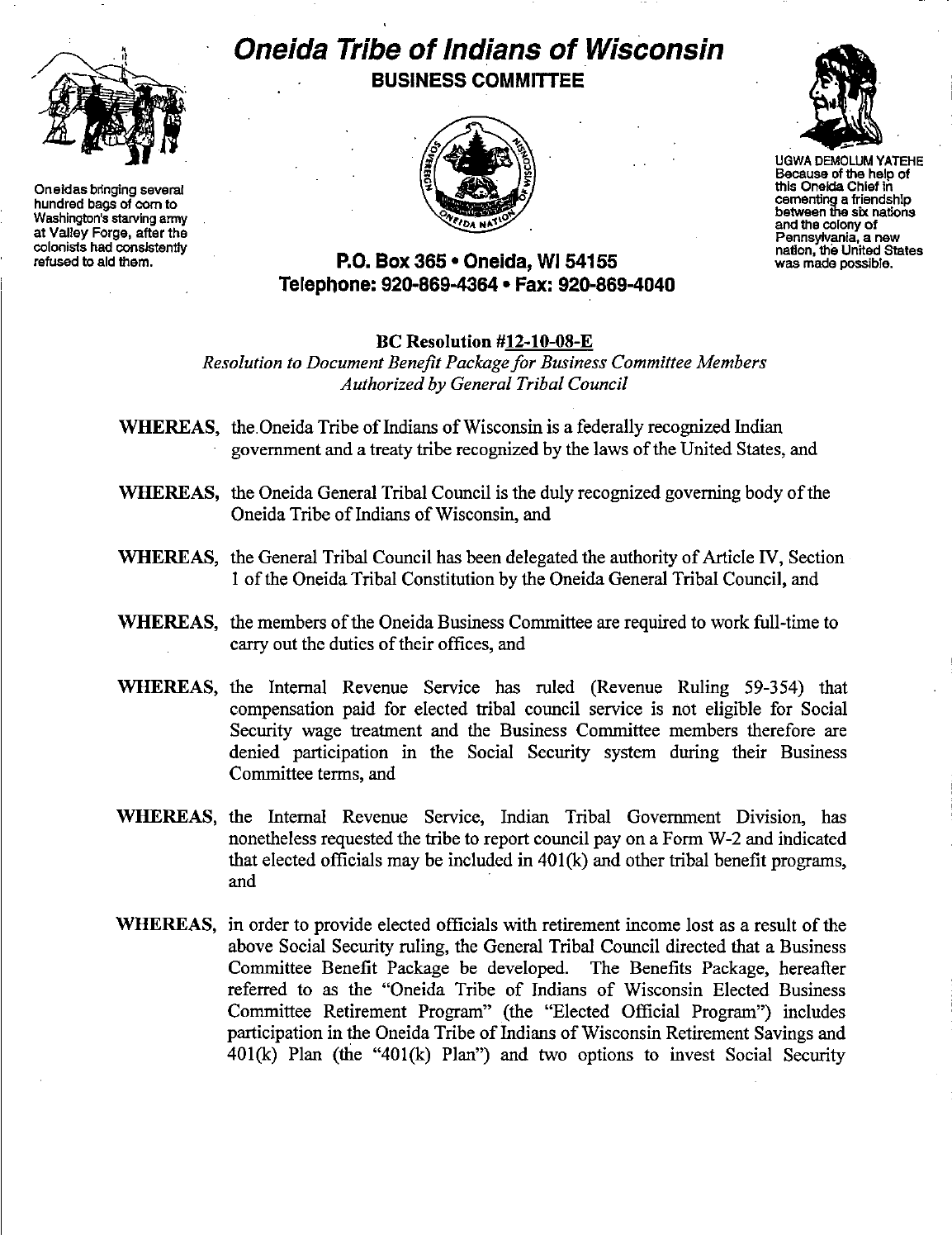replacement contributions: the Principal Life annuity product and the American Funds mutual fund savings product, and

------------- ----------

- WHEREAS, because contributions under the 40I(k) Plan are generally subject to Social Security taxes, participation in that particular program has added compliance burdens to the 40I(k) by including Social Security exempt elected official pay, and
- WHEREAS, documentation of the Elected Official Program has proved cumbersome because there are no commercially available annuity or mutual fund products designed to address Revenue Ruling 59-354, and
- WHEREAS, the Tribe now desires to:  $(1)$  replace the 401 $(k)$  Plan portion of the Elected Official Program with equivalent deferred compensation benefits beginning next year, and (2) consolidate the Principal Life and American Funds options offered under the Elected Official Program into a restated plan and trust following the same format being used with regard to other Oneida non-qualified programs being maintained in accordance with Internal Revenue Code Section 409A, and
- WHEREAS, the Tribe desires to restate the Elected Official Program within the December 31, 2008 deadlines for Code Section 409A plans, while preserving any exemptions to Code Section 409A to which it may be entitled.

NOW THEREFORE BE **IT** RESOLVED, that the following changes and amendments to the Elected Official Program are hereby adopted and approved as of December 31, 2008:

- 1. A new Oneida Tribe of Indians of Wisconsin Elected Officials Program plan document shall be adopted effective as of January 1, 2009.
- 2. Business Committee members are hereby excluded from the  $401(k)$  Plan effective January 1,2009.
- 3. The contributions to the Elected Officials Program shall include the following:
	- A. Voluntary Business Committee member pre-tax deferral contributions designed to replace current  $401(k)$  Plan contribution rights,
	- B. Tribal retirement contributions designed to replace current  $401(k)$  employer contributions,
	- C. Tribal Social Security replacement contributions designed to replace the employer portion of the Social Security taxes that are not paid by the Tribe to the Social Security Administration in relation to Business Committee member service as a result of Revenue Ruling 59-354,
	- D. Mandatory Social Security replacement contributions designed to replace the employee portion of the Social Security taxes that the Business Committee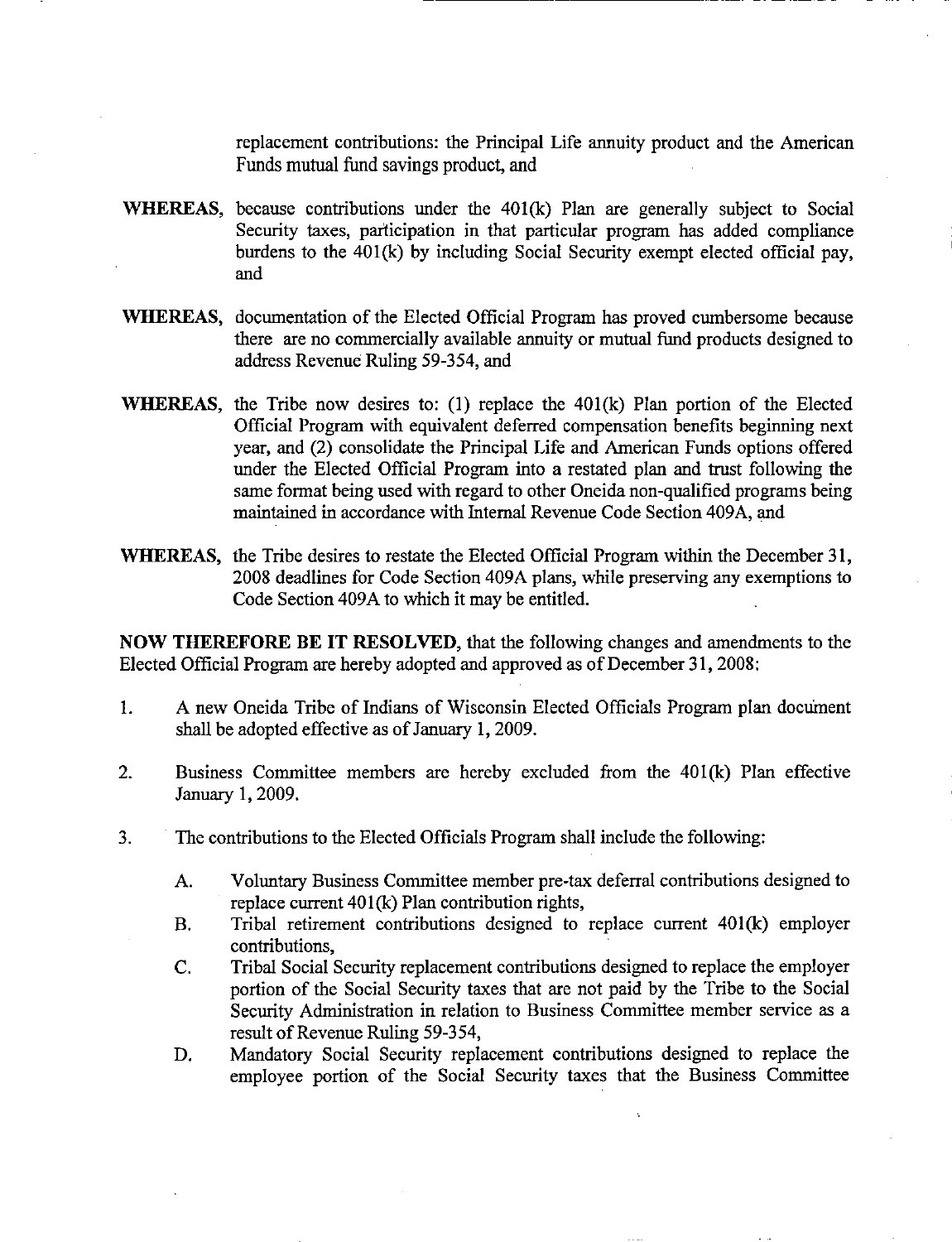members do not pay to the Social Security Administration in relation to their Business Committee member compensation, and

- E. Additional Social Security replacement contributions following the completion of a Business Committee term, consistent with the run out portions of the Principal Life annuity program and the American Funds savings program, as elected by the Business Committee member.
- 4. The Principal Life annuity option and the American Fund mutual fund savings option shall continue as investment options under the Elected Official Program. Each Business Committee member must make an annuity or savings election at the beginning of each Business Committee term. The features and benefits under the annuity and savings options shall remain consistent with current administration ofthose options, as explained in the Business Committee member summary materials.
- 5. Contribution and payment elections under the Elected Official Program shall be administered in accordance with the requirements of Code Section 409A, while preserving any exemptions to Code Section 409A which may be available to the Elected Official Program.
- 6. This resolution shall have the legal force and effect of  $(A)$  amending the 401 $(k)$  Plan,  $(B)$ authorizing the adoption and execution of the Elected Officials Program plan document, and (C) amending and restating the Principal Life annuity program documentation and the American Funds savings program documentation in their entirety.
- 7. The Tribal Chairman, or in his absence, the Vice Chairwoman, is hereby authorized and directed to execute any and all documentation required in connection with and consistent with the implementation of this resolution.

## **CERTIFICATION**

I, the undersigned, as Secretary of the Oneida Business Committee, hereby certify that the Oneida Business Committee is composed of 9 members of whom 5 members constitute a quorum. 6 members were present at a meeting duly called, noticed and held on the  $10<sup>th</sup>$  day of December 2008; that the foregoing resolution was duly adopted at such meeting by a vote of 5 members for; 0 members against; and 0 members not voting, and that said resolution has not been rescinded or amended in any way.

 $\n  $\sqrt{2\pi} \cdot \sqrt{2\pi}$ \n  $\sqrt{2\pi}$$ 

Patricia Hoeft, Tribal Secretary Oneida Business Committee

**\*According to the By-Laws, Article I, Section I, the Chair votes "only in the case ofa tie."**